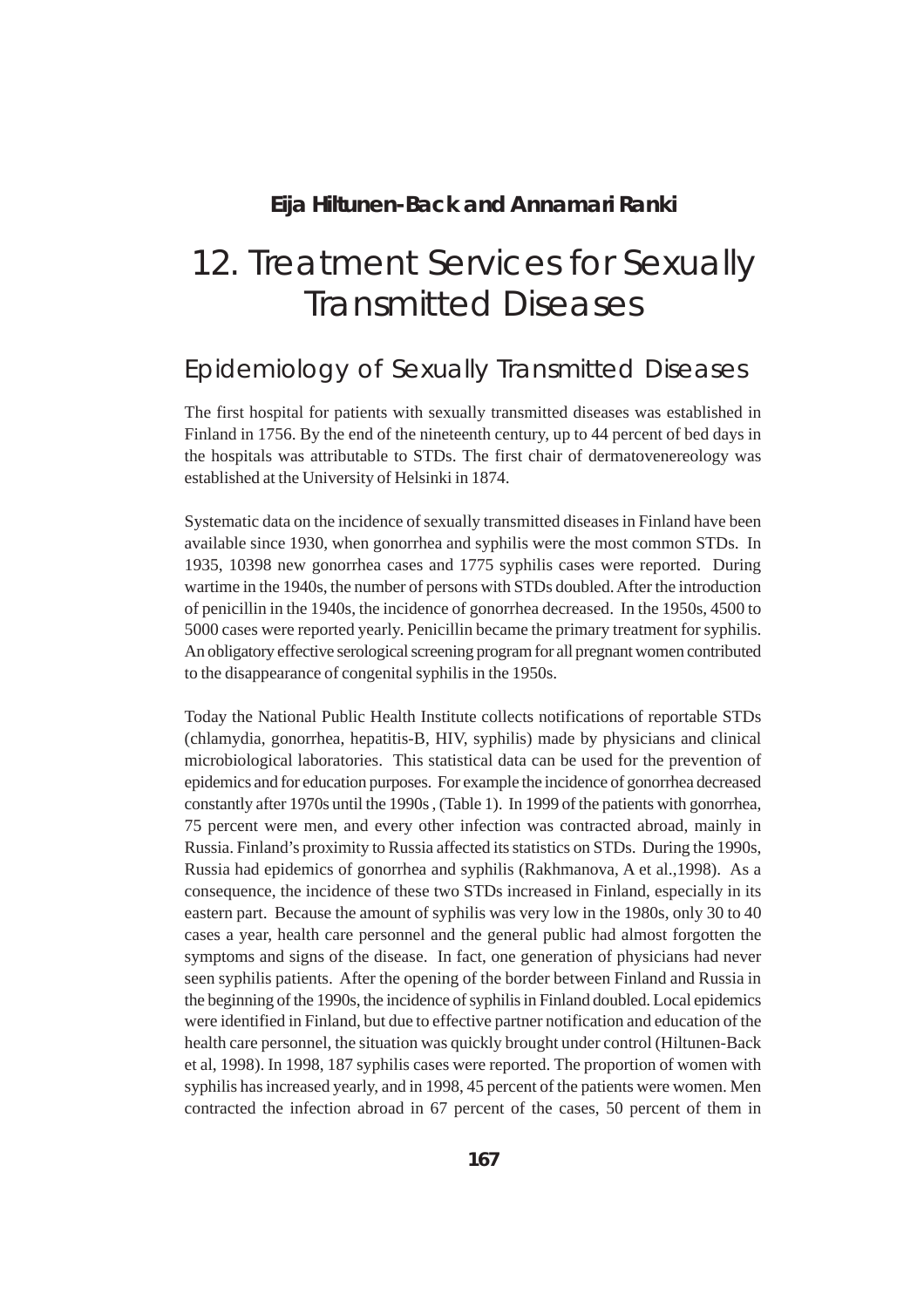Russia. Women, on the other hand, tended to be infected in Finland by their steady sexpartner.

 While the traditional bacteria STDs have decreased constantly, chlamydia and the viral diseases (like genital herpes, human papilloma virus-infections and HIV-infections) have become more prevalent. During the 1970s, awareness of genital herpes increased, and in the 1980s human papilloma virus (HPV)-infections became common among young adolescents. The new viral pandemic, HIV-infection, reached Finland in 1983 when the first AIDS cases were diagnosed in a research project (Valle et al., 1983). National data on the incidence of genital herpes and HPV-infections are not available because these STDs are not reportable. However, these two infections are currently the two most common STDs in Finland (Hiltunen-Back et al., 1998). HPV-infection is the most common diagnosis made in STD clinics. According to the serological studies in different parts of the world, 20 percent of adults are herpes simplex virus 2 seropositive, but only some of them have classic symptoms. Most herpes patients have an atypical clinical picture (no recognisable blisters), and they are unaware they have the infection.

Chlamydia is the most prevalent bacterial STD, and about 10000 new cases are reported yearly. Chlamydia is a common STD among young adults. Thirty percent of women with chlamydia are under 20 years of age. In 1999, a total of 10575 new chlamydia infections were reported; 63 percent of these infections were in women. Surprisingly, the incidence of venereal chlamydia infection is not decreasing, although condoms are easily available from the supermarkets, diagnostic measures are accurate, and treatment compliance is good in Finland.

HIV-infection in Finland, compared with other European countries, has been under control until now. This is primarily attributable to effective information and education. Scientists studying AIDS approached the Finnish National Board of Health in early 1984. As a result of these consultations, by July the Board had nominated an "AIDS Expert Group," which is currently operating under the Ministry for Health and Social Affairs. HIV antibody testing has been made easily accessible. It can be obtained free of charge at any health centre or occupational health service. Of course, hospitals and STD clinics offer free testing as well. Anonymous HIV testing is possible in Finland's five major cities. This testing is conducted at the Finnish Red Cross and AIDS Support Centres.

 In Finland, the number of reported HIV cases has been at a constant level since 1990 with 70 infections a year. The cumulative number of HIV-infected between 1983 and 1998 was 939, and 219 of them had died of AIDS. The number of deaths has decreased, and this decline is attributable to antiretroviral medication and prophylactic treatment of opportunistic infections. HIV-infection was confined to homosexual or bisexual men in the early years of the epidemic, but 30 to 40 percent of newly diagnosed HIV cases in the 1990s were in women and 40 to 50 percent were heterosexually contracted (Table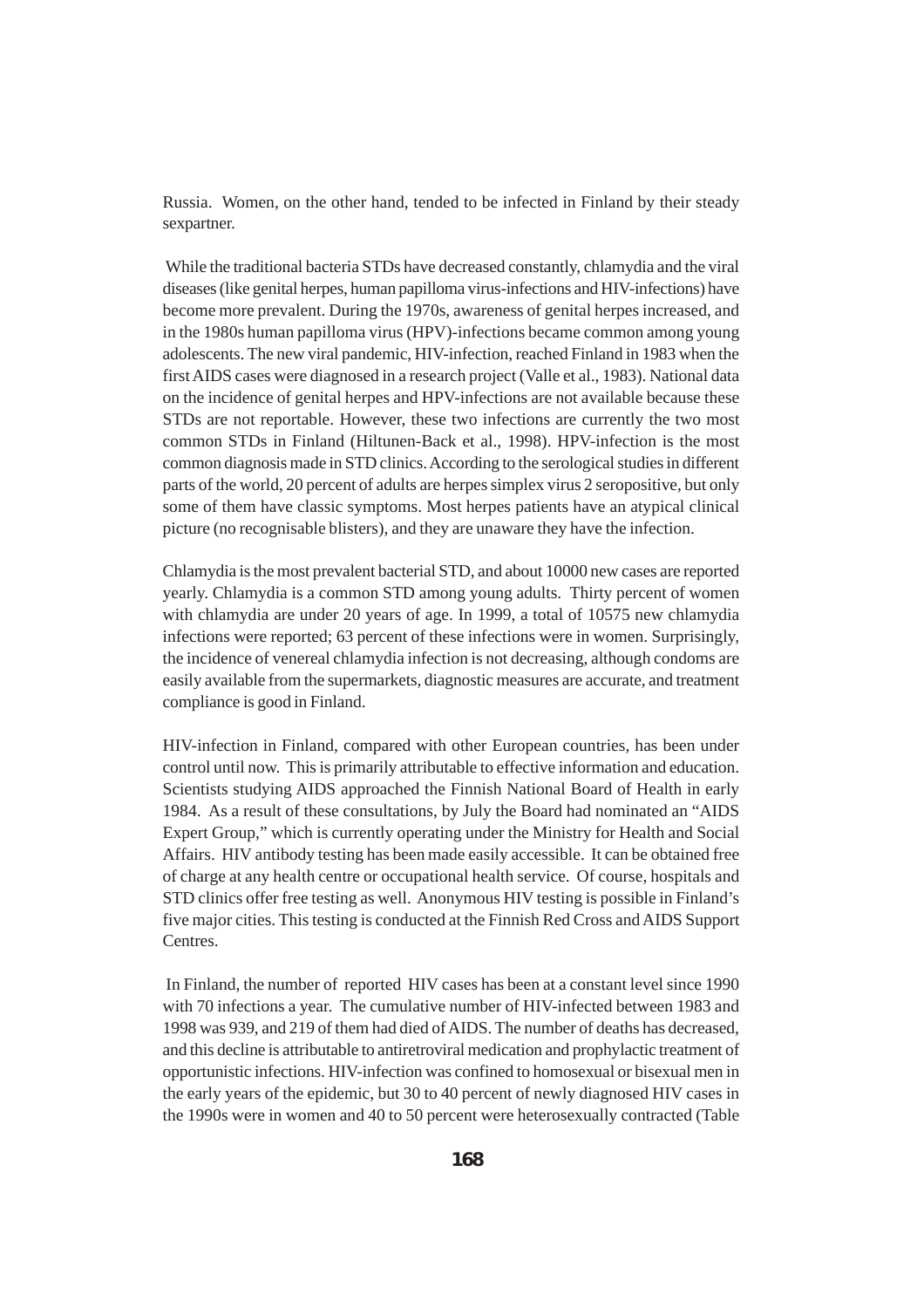2). Because of Finland's own national blood and blood product service (Finnish Red Cross Blood Service), only two cases of HIV-infection have ever occurred through blood products in Finland.

In 1998, for the first time, a significant number of HIV-infections were found among intravenous drug users in Finland (Table 2). The following year up to 56 percent of all reported new patients were drug addicts. HIV-infection in this population spreads mainly by infected needles and possibly also by unprotected sex because some drug users finance their drugs by prostitution. Today many cities in Finland provide free needles, and some pharmacies needles. In Finland the injecting drug problem has worsened during the past few years, especially among young people. The Ministry for Health and Social Affairs initiated collaborative efforts by responsible authorities that aim to control and stop the HIV epidemic among injecting drug abusers.

| <b>STD</b> | 1996<br>men/women | 1996<br>men/women | 1997<br>men/women | 1998<br>men/women | 1999<br>men/women |
|------------|-------------------|-------------------|-------------------|-------------------|-------------------|
| Chlamydia  | 3444/5873         | 3469/5969         | 3815/6360         | 3977/6677         | 4068/6507         |
| Gonorrhea  | 361/117           | 159/67            | 151/67            | 202/67            | 181/64            |
| Syphilis   | 116/53            | 125/92            | 102/70            | 102/85            | 69/48             |
| <b>HIV</b> | 45/27             | 49/20             | 48/20             | 48/32             | 102/39            |

**Table 1. Reported cases of STDs, by gender, 1995-1999. (population 5 million.)**

Source: National Public Health Institute, Helsinki Finland.

| Table 2. The means of contracting HIV-infection in Finland, 1994-1999 |  |  |  |
|-----------------------------------------------------------------------|--|--|--|
|-----------------------------------------------------------------------|--|--|--|

| Year | <b>Number</b> | Women | Homo-<br>sexual<br>contact | Hetero-<br>sexual<br>contact | <b>Blood</b><br>Trans-<br>fusion | Intra-<br>venous<br>Drug<br>use | Mother-<br>to-child | <b>Not</b><br>known |
|------|---------------|-------|----------------------------|------------------------------|----------------------------------|---------------------------------|---------------------|---------------------|
| 1994 | 69            | 20%   | 49%                        | 36%                          | $1\%$ <sup>a)</sup>              | 2%                              | $1\%$               | 8%                  |
| 1995 | 72            | 38%   | 34%                        | 55%                          | 0                                | 1%                              | 0                   | 8%                  |
| 1996 | 69            | 28%   | 33%                        | 52%                          | 0                                | 1%                              | 0                   | 13%                 |
| 1997 | 71            | 32%   | 26%                        | 57%                          | 0                                | 0                               | 1%                  | 12%                 |
| 1998 | 80            | 40%   | 16%                        | 38%                          | 0                                | 22%                             | 0                   | 22%                 |
| 1999 | 141           | 27%   | 8%                         | 17%                          | 0                                | 56%                             | 0                   | 15%                 |

Source: National Public Health Institute, Helsinki Finland.

a). Transmission abroad. In Finland the last infection from a blood transfusion occurred in 1985.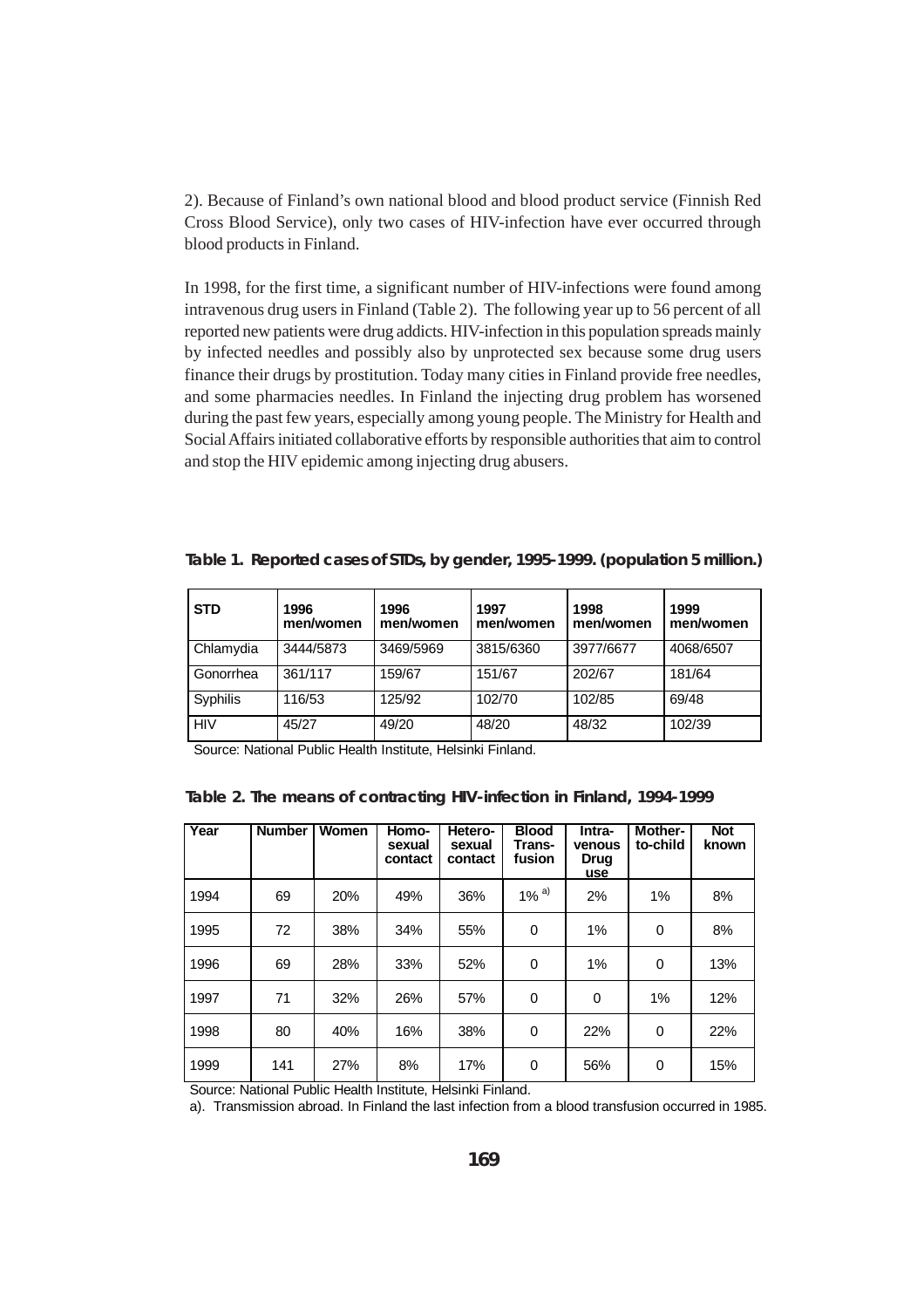#### The Sentinel STD Surveillance Network

The information from Finland's national infectious diseases surveillance system is quite limited. For instance, no data are available on the risk behaviour of the infected persons. The most common STDs, such as the human papilloma virus and genital herpes infections, are not reportable, and there are no national data on the epidemiology of these common infections. Since the beginning of 1998, physicians have not been required to notify patients of genital chlamydia infections any longer. Now the only information on the epidemiology of chlamydia is available from the statistics of laboratories. In order to get more detailed information on STDs, a sentinel STD surveillance network was established at the beginning of 1995. This network consists of seven STD clinics, three health care centres, two student health care centres and two gynecological clinics.

The sentinel STD surveillance network provides data on the epidemiology of STDs, on HPV and genital herpes infection, and on possible changes in the behaviour of the patients. The information is collected by a uniform questionnaire given to every visitor to an STD clinic. From 1995 to 1998, over 52000 visits were registered. In STD clinics 25 percent of men and 17 percent of female visitors were found to have a sexually transmitted disease. In men, HPV infection was the most common diagnosis (11 percent); in women, chlamydia was most common (8 percent). Women had low incidence of HPV-infection because only visible warts were registered and not positive cytological findings. Genital herpes with symptoms was found among 3 to 4 percent of visitors. Most of the patients (84 percent) went to the clinics at their own initiative; only 12 percent went at their partner's request. Half of the women considered their regular partner as the source of infection. Fifty percent of men suspected their infection came from a casual partner and 5 percent suspected the source was a prostitute. Thirteen percent of men and women had partners from foreign countries. During the past 12 months, half of the women and men had had between 2 and 4 sex partners, and 18 percent of men and 9 percent of women had had 5 or more partners. Twenty-five percent of the women and 37 percent of men had been tested for STDs during the past year, but only 20 percent had been tested for HIV.

## Legislation on Sexually Transmitted Diseases in Finland

In Finland, a specific law on STDs was in force from 1939 until 1986. This law recognised four STDs: syphilis, gonorrhea, Donovanosis (Granuloma inguinale), and chancroid (Ulcus molle). In 1987, a new Communicable Diseases Act and Decree was established, and STDs were considered comparable to other transmittable diseases. The decree regarded only syphilis as a quarantine-like infection for which the examinations and the treatment are free of charge for the patient in communal health care. Chlamydia, gonorrhea, HIV-infection, hepatitis-B, and lymphogranuloma venerum are reportable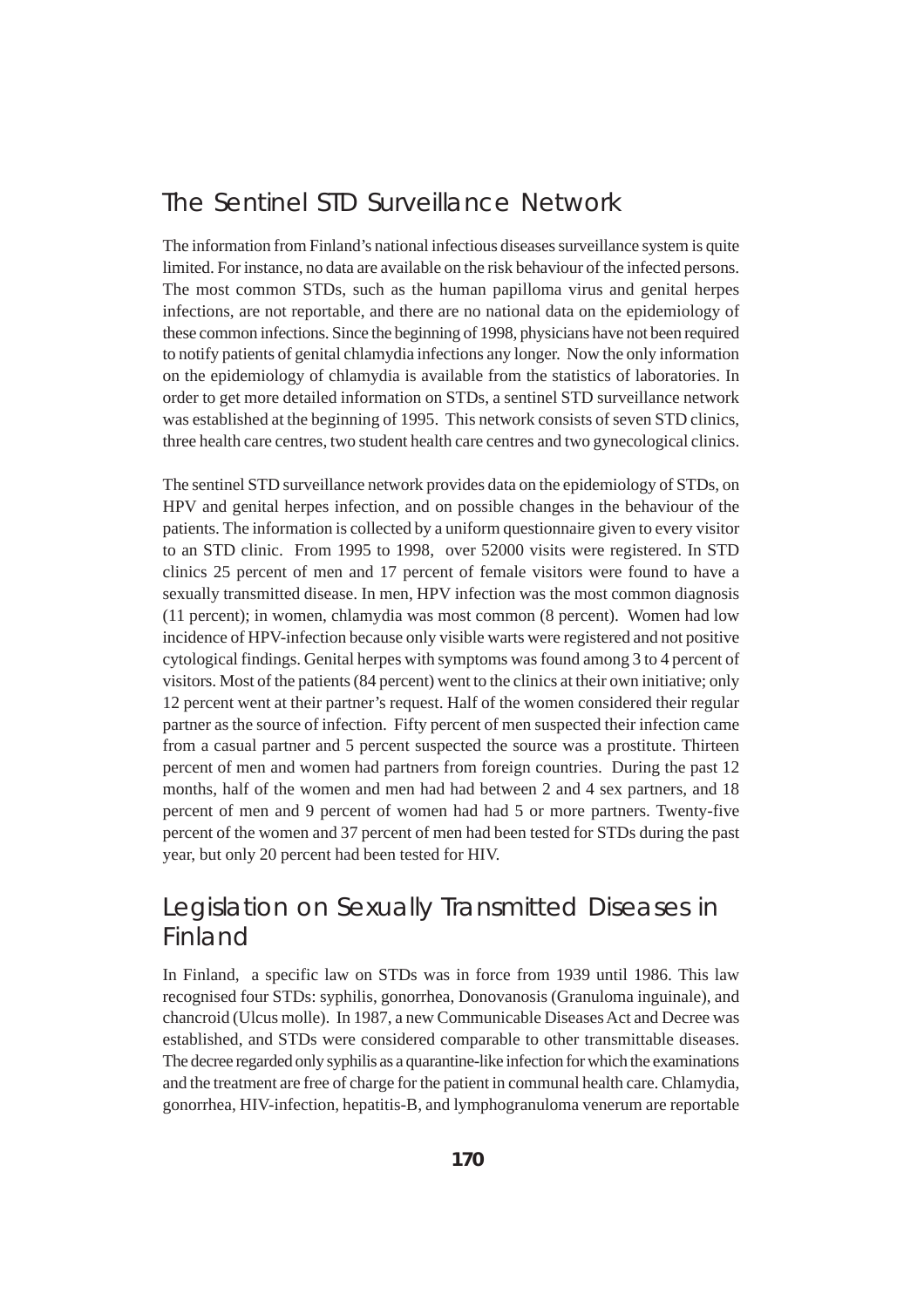STDs, and their treatment is free of charge for the patient. Thus, all treatments, even the expensive HAART (highly active antiretroviral therapy) for HIV infection, are provided to patients. In 1993, chancroid and Donovanosis were added to the reportable STDs. Then, in 1997, the decree was amended so that the examination of reportable STDs became free of charge. Chancroid, Donovanosis and lymphogranuloma venerum, common in developing countries, are rarely seen in Finland. Genital herpes and HPVinfection, which are the two most common STDs, are considered like any other infection: patients pay the examination and the treatment costs themselves. Both costs, however, are partially reimbursed by the National Health Insurance covering all Finnish citizens. According to the law, the local community health officials have the first-hand responsibility for prevention and early detection of STDs.

Partner notification is considered part of the treatment and prevention of infectious diseases in Finland. According to the order by the Ministry of Social Affairs and Health, physicians have the primary responsibility to ensure that persons who may have been exposed to STDs are examined and treated. In most cases the index patient informs the partners. One third of the chlamydia patients in STD clinics are there because their partner got chlamydia. However, no national data on the success of contact tracing exist. Partners can be contacted on behalf of the patient by the clinic and asked to attend the clinic. The patient's identity is not revealed. Most partners understand that being tested is in their own best interest. The five university departments of dermatology and venereal diseases have the responsibility in their district to organise teaching of physicians, both during medical school and later in continuing education and to coordinate activities to combat STDs.

In Finland the departments of dermatovenereology in the university hospitals are responsible for specialist training in venereology. Specialisation in dermatovenereology takes six years. The prevention of STDs is mainly the task of local authorities, but the university hospitals are obliged to provide education and consultation. The education is arranged yearly in regional meetings.

#### Examination and Treatment of STDs

In the main cities there are full-time or part-time outpatient STD clinics, some of which are run by the University Central Hospitals and some by the city health care. Patients do not need referrals or appointments. The first visit is free of charge, and the commonly obtained screening tests include chlamydia, gonorrhea, syphilis, and HIV. In the main clinics, chlamydia is detected from the first-void urine by gene amplification methods, but it is common to take swabs for chlamydia and gonorrhea from the urethra or cervix, too. Syphilis and HIV are diagnosed by antibody testing of the blood. The results of all these tests are usually ready within one week, and the patients can personally find out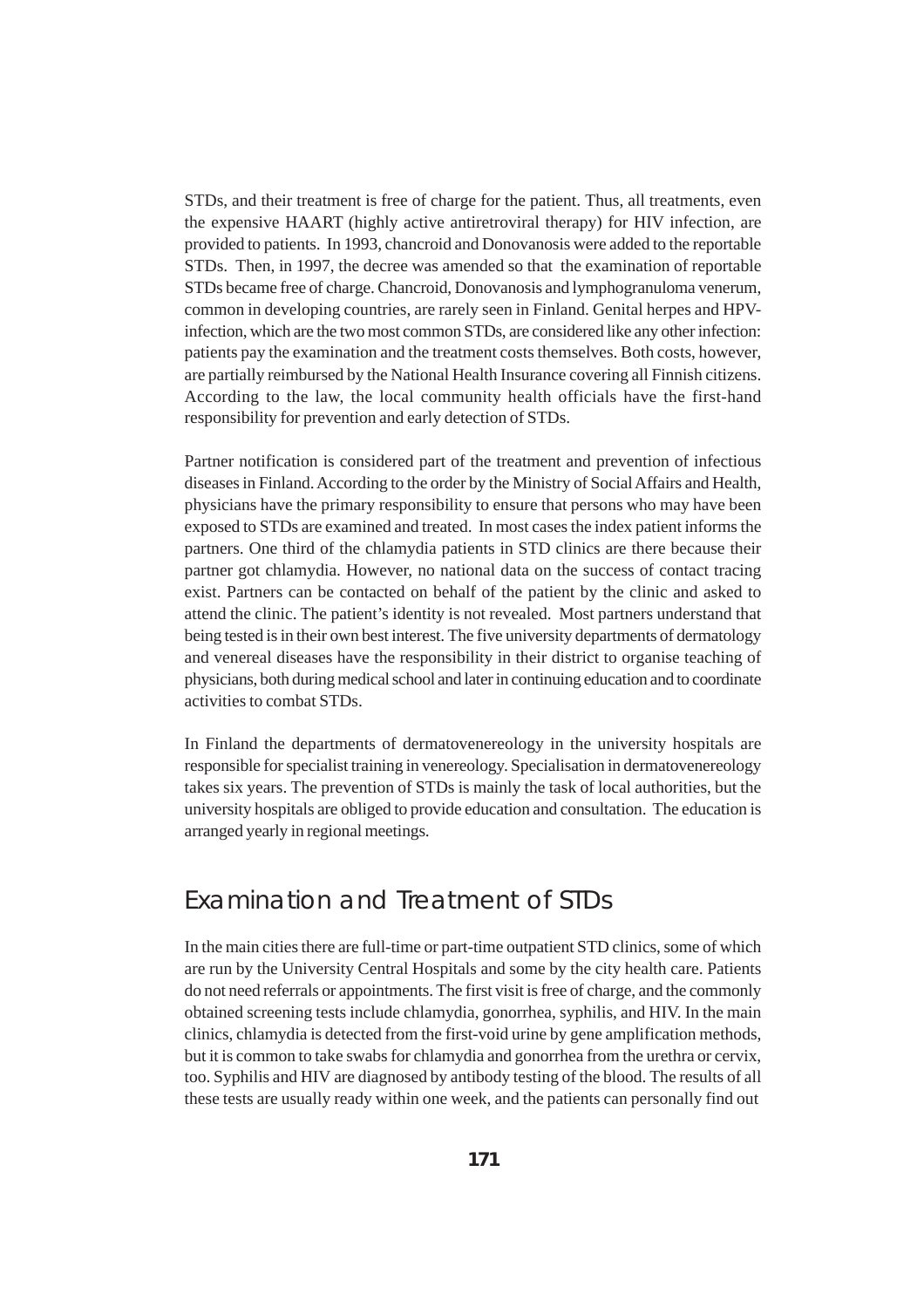the results by making a phone call or by visiting the clinic. According to the patient's symptoms, other laboratory tests may be taken. According to the statistics of the National Public Heath Institute, 60 percent of all genital chlamydia infections were diagnosed in health care centres, 25 percent in STD clinics and 5 percent by private physicians. In small communities people may feel ashamed to visit their own health care centre, preferring instead to attend an STD clinic in a near-by city. Patients use their own name and social security number when testing for STDs. According to the order by the Ministry of Social Affairs and Health, everyone has the right to be tested for HIV free of charge and anonymously. Student health care centres have arranged STD and HIV examinations for students for a small annual payment. Patients who want to see a private physician, must pay both the examination and treatment costs themselves (but they may be partly reimbursed by the National Health Insurance).

#### Screening of STDs

The incidence of chlamydia remained fairly constant from 1995 to 1999. During this time, diagnostic methods based on gene technology were established. Chlamydia can now be detected from first-void urine with gene amplification methods, which makes sampling convenient for the patients. Instead of a 10-day course of antibiotics (tetracyclines), a single dose treatment (acithromycin) is now available. However, no decrease in the incidence of chlamydia has occurred. Chlamydia is mainly the infection of adolescents and spreads easily. The most difficult problem is the asymptomatic chlamydia infection in 75 percent of women and 25 percent of men. These infections can be detected only by specific tests. Asymptomatic chlamydia is contagious, and the risk of complications increases over time. Genital chlamydia is the main reason for infertility in Finland (Paavonen et al. 1998). Screening for asymptomatic chlamydial infection is currently considered of primary importance in Finland. It will be much cheaper to screen the risk groups today than to pay for the expensive infertility examinations and treatment later on (Paavonen 1998). The screening interval, however, has to be determined. Antibodies to chlamydia trachomatis have shown an association with cervical cancer, but further studies are needed (Hakama et al., 1993).

Human papilloma virus screening (antibodies in blood or demonstration of HPV genome in PAP-smears) is currently not considered of primary importance, for according to results of recent research, no excess risk of cervical carcinoma among women seropositive for both HPV 16 and HPV 6/11 has been found (Luostarinen et al.,1999). The number of partners and coital frequency have been found to be higher in females with cervical intraepithelial neoplasia (CIN) compared with other age-matched groups in Finland (Taina et al., 1987). However, Finland participates actively in vaccine development against HPV and HIV infections.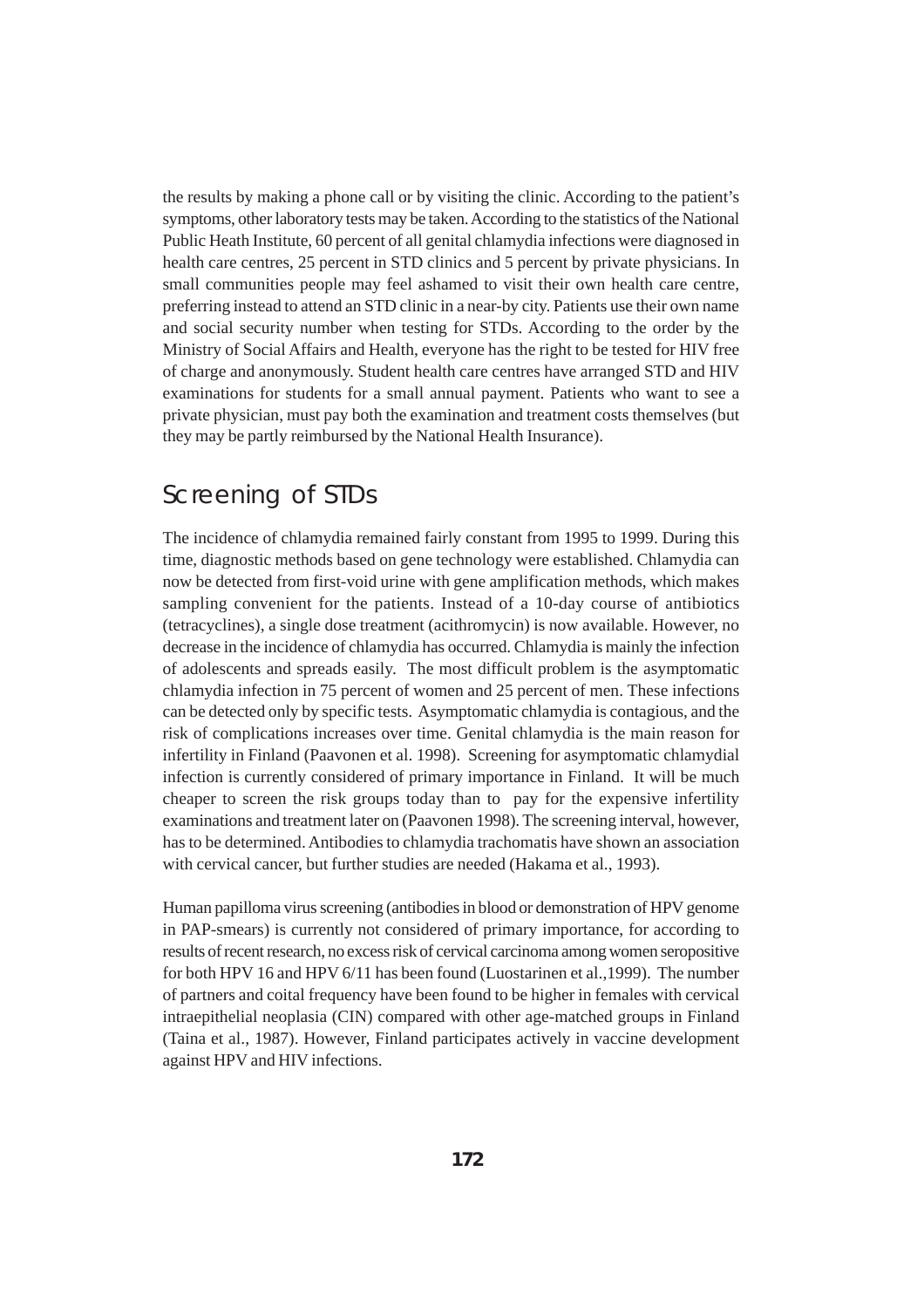In Finland all blood donors are tested for HIV, syphilis, hepatitis-B and hepatitis-C (about 300 000 tests annually). For years, all pregnant women in maternity clinics have been screened for syphilis, and since 1998 voluntary HIV-testing has been offered to every pregnant woman according to the Ministry of Social Affairs and Health. Because medication of HIV-infection can prevent the transmission of the virus from the mother to the baby, such tests by heath officials are considered essential. Each year these screenings identify 5 to 10 women as HIV- or syphilis-infected. Mothers with syphilis are treated during the pregnancy with penicillin injections and there has been no congenital syphilis since the early 1980s. In Finland, several HIV-positive women have given birth to a healthy child. Four children have been confirmed HIV-positive, two of them have AIDS and one is dead.

#### STD Research in Finland

STD research in Finland concentrates on chlamydia infection and its sequels, HIV infection and AIDS and the diagnosis of HPV-infection. There are also large studies on the connection between HPV-infection and cancer. The vaccine studies on HIV- and HPV-infection are ongoing, and international cooperation is active. The epidemiological studies in Finland also concentrate on STDs.

#### **Conclusions**

Finland has a reliable national STD surveillance system. The incidence of STDs remained quite constant during the 1990s. The epidemics of gonorrhea and syphilis in neighbouring Russia, however, are alarming: diseases easily cross national frontiers. Therefore, the continuous surveillance system is necessary in order to act in time. Persons in Finland with STDs are being diagnosed and treated, and the treatment is easily accessible and often free of charge. Common viral diseases that lack a curable treatment pose the greatest future challenge. Effective measures are needed for decreasing the incidence of chlamydia. In Finland the new problem is the HIV-infection epidemic among intravenous drug users. Action now can prevent an expansion of the epidemic. STDs can cause both physical and psychological suffering. Treating chronic infections and their sequels is expensive. The most important goal is to prevent STDs. Public education and persistent research in vaccine development are essential.